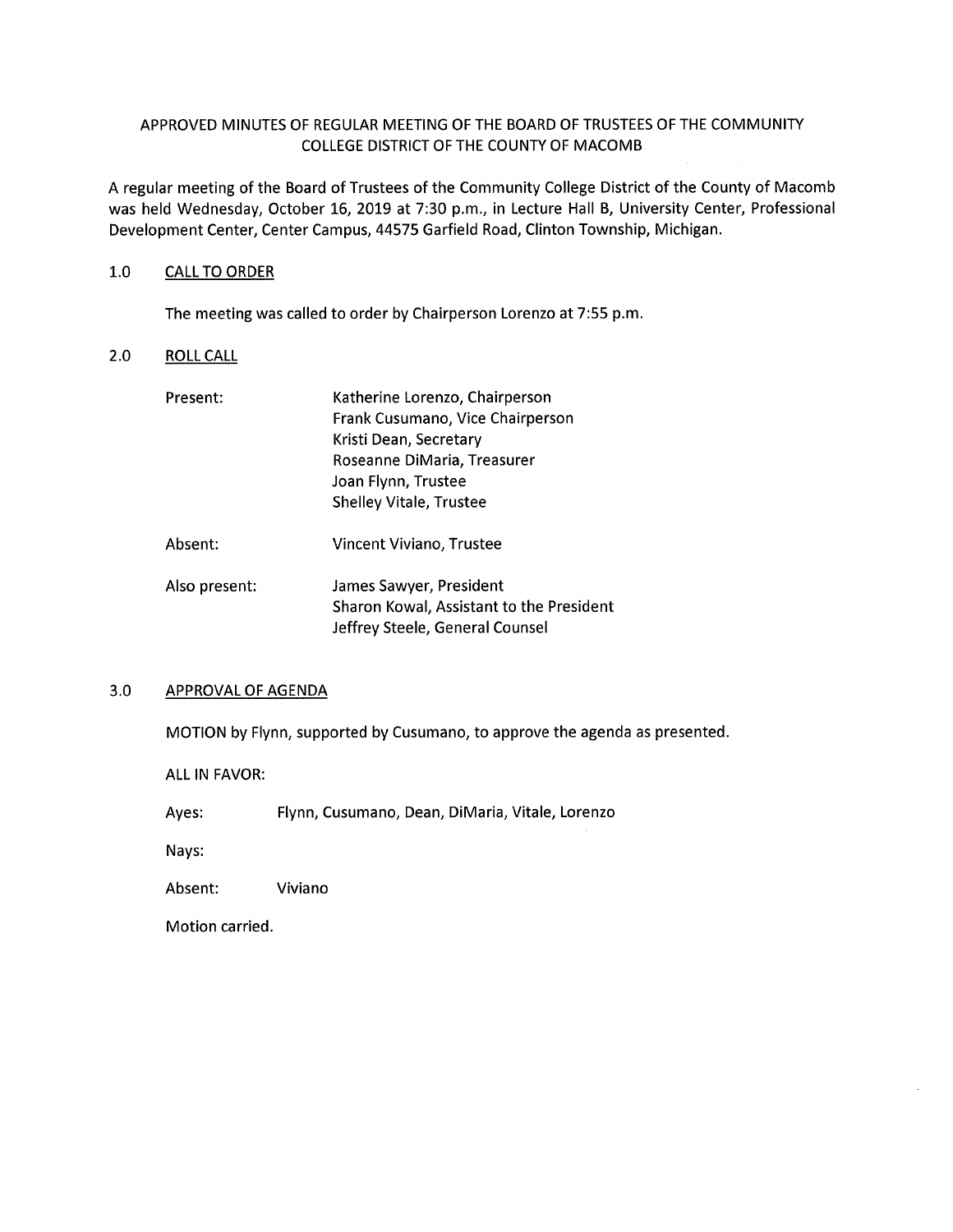## 4.0 APPROVAL OF MINUTES

4.1 Information Session, September 18, 2019

MOTION by Cusumano, supported by Dean, to approve the minutes of the September 18, 2019 information session, as read.

ALL IN FAVOR:

Ayes: Cusumano, Dean, DiMaria, Flynn, Vitale, Lorenzo

Nays:

Absent: Viviano

Motion carried.

## **4.2** Closed Session. September 18. 2019

MOTION by Cusumano, supported by Dean, to approve the minutes of the September 18, 2019 closed session, as read.

ALL IN FAVOR:

Ayes: Cusumano, Dean, DiMaria, Flynn, Vitale, Lorenzo

Nays:

Absent: Viviano

Motion carried.

#### 4.3 Regular Meeting. September 18. 2019

MOTION by Cusumano, supported by Dean, to approve the minutes of the September 18, 2019 regular meeting, as read.

ALL IN FAVOR:

Ayes: Cusumano, Dean, DiMaria, Flynn, Vitale, Lorenzo

Nays:

Absent: Viviano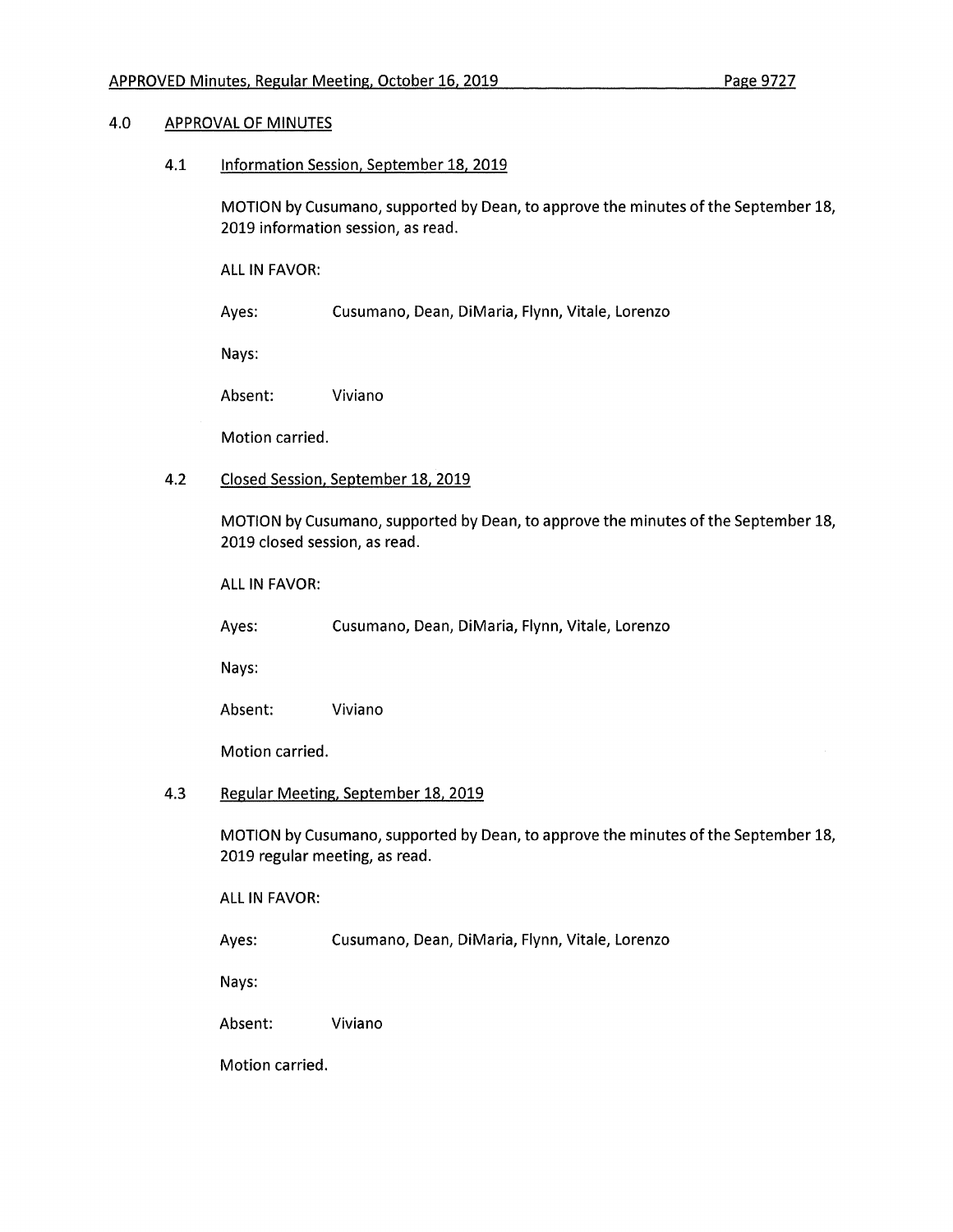#### 5.0 BOARD OF TRUSTEES REPORTS/PROPOSALS

#### 5.1 Board of Trustees Reports (verbal)

Trustee Cusumano stated that he has the utmost respect and admiration for every employee that works diligently on behalf of the students and fellow faculty in this institution. In his role as a trustee, sometimes he has to ask pointed questions. They are not to besmirch or degrade any person; it is he doing his job. He wants staff members to know that he appreciates them and everything that they do and not to feel threatened but everything needs to be fully explored and vetted for him to fulfill his role as a trustee.

Trustee Flynn said that she appreciates the SOAR Program for the seniors and she is looking forward to it coming to south campus. She stated that the majority of the people who voted for the millage, and she knows that it is not being used for payment, were from the south end. She looked at the millage results and it did not pass by that much, 3,000 votes, and many of the voters were from the south end, she would like to push for SOAR to come to south campus.

#### 6.0 PRESIDENT'S REPORT (verbal)

None.

#### 7.0 FINANCIAL REPORTS

7.1 Financial Statements - September 30, 2019

MOTION by DiMaria, supported by Cusumano, to receive and file the financial statements for the three months ended September 30, 2019.

ALL IN FAVOR:

Ayes: DiMaria, Cusumano, Dean, Flynn, Vitale, Lorenzo

Nays:

Absent: Viviano

Motion carried

7.2 Investment Report - September 29, 2019

MOTION by DiMaria, supported by Flynn, to receive and file the investment report of securities held as of September 29, 2019.

ALL IN FAVOR:

Ayes: DiMaria, Flynn, Dean, Vitale, Lorenzo

Nays: Cusumano

Absent: Viviano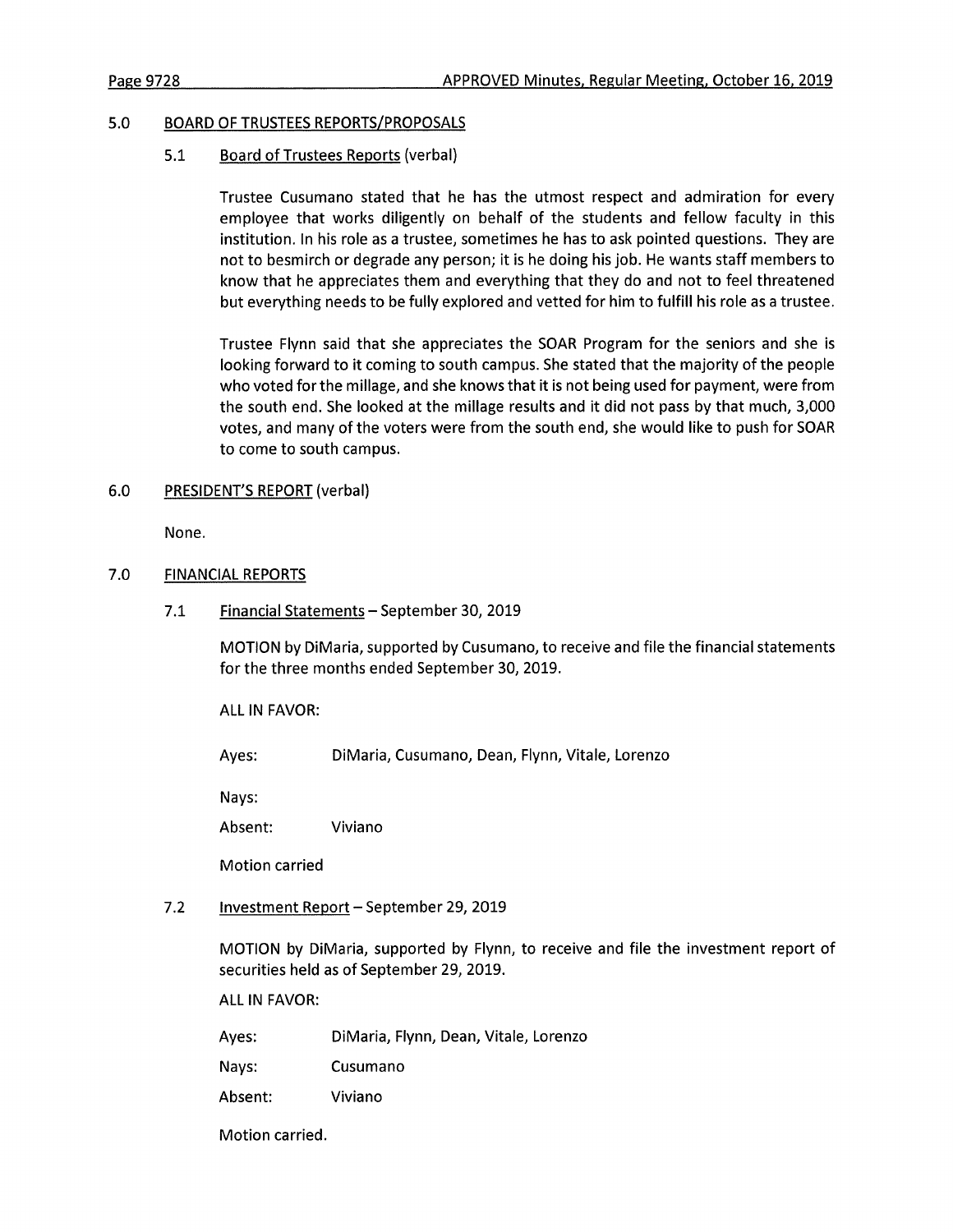## 7.3 Financial Reports & Analyses

7.3A. Audited Financial Statements - June 30, 2019

MOTION by DiMaria, supported by Cusumano, to receive and file the Audited Financial Statements for the year ended June 30, 2019.

ALL IN FAVOR:

Ayes: DiMaria, Cusumano, Dean, Flynn, Vitale, Lorenzo

Nays:

Absent: Viviano

Motion carried.

## 7.38. Macomb Community College Foundation Audited Financial Report 2018-2019

MOTION by Cusumano, supported by Flynn, to receive and file the Macomb Community College Foundation Audited Financial Report for 2018-2019.

ALL IN FAVOR:

Ayes: Cusumano, Flynn, Dean, DiMaria, Vitale, Lorenzo

Nays:

Absent: Viviano

Motion carried.

7.3C. Single Audit Report - June 30, 2019

MOTION by DiMaria, supported by Dean, to receive and file the Single Audit report for the year ended June 30, 2019.

ALL IN FAVOR:

Ayes: DiMaria, Dean, Cusumano, Flynn, Vitale, Lorenzo

Nays:

Absent: Viviano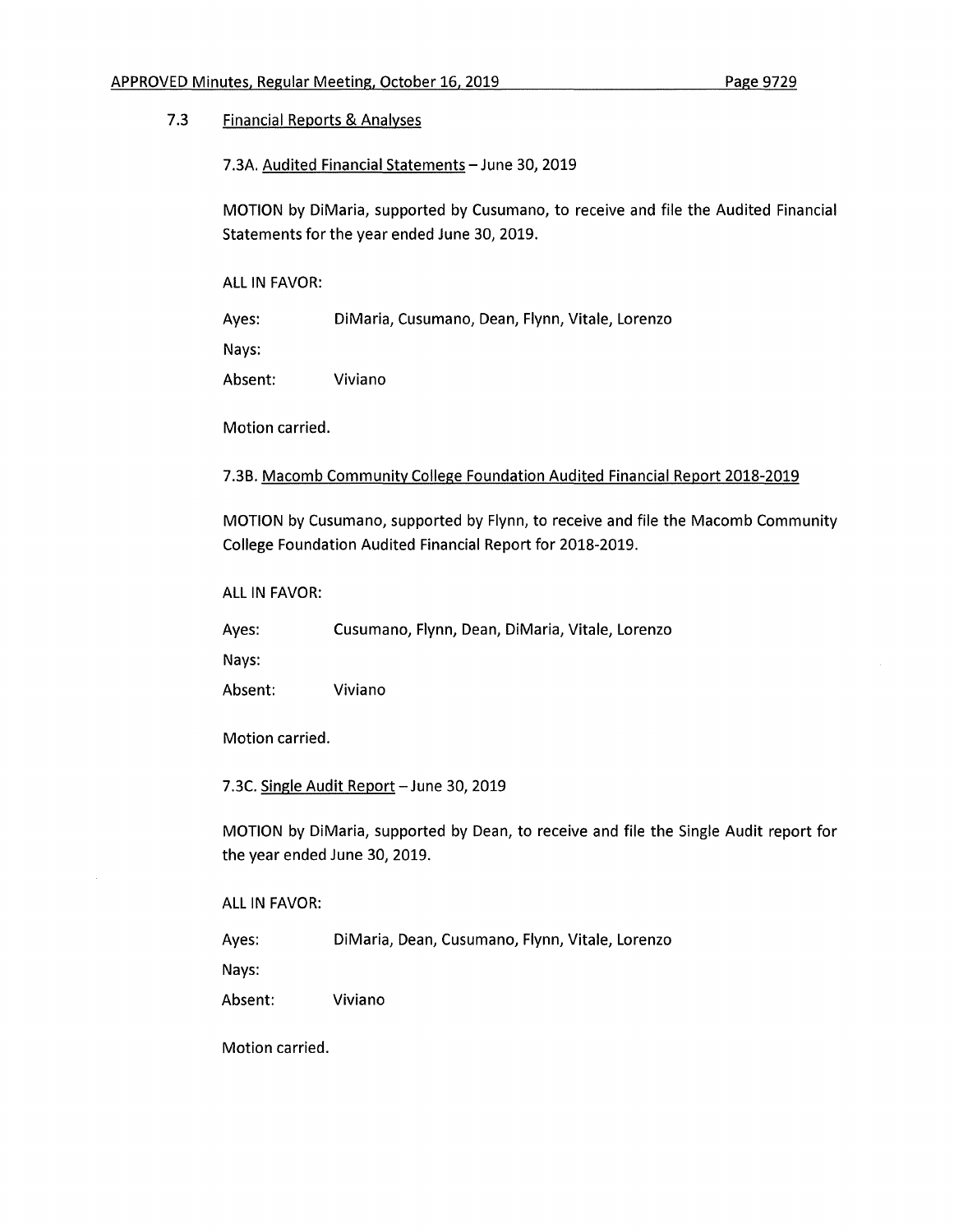#### 8.0 AUDIENCE PARTICIPATION (verbal)

None.

### 9.0 PERSONNEL REPORTS

9.1 Personnel Actions

9.1A. Kevin Chandler, Admin, NBU, Vice President, College Advancement and Community Relations

MOTION by Flynn, supported by Cusumano to approve the appointment of Kevin Chandler, Admin, NBU, Vice President, College Advancement and Community Relations.

ROLL CALL VOTE:

Ayes: Flynn, Cusumano, Dean, DiMaria, Vitale, Lorenzo

Nays:

Absent: Viviano

Motion carried.

#### 10.0 REPORTS OF ADMINISTRATION - INFORMATION ITEMS

#### 10.1 2018-2019 Grant Closeout Report to the Board of Trustees

MOTION by Cusumano, supported by DiMaria, that the Board of Trustees receive and file the 2018-2019 Grant Closeout Report.

ALL IN FAVOR:

Ayes: Cusumano, DiMaria, Dean, Flynn, Vitale, Lorenzo

Nays:

Absent: Viviano

Motion carried

#### 11.0 REPORTS OF ADMINISTRATION - ACTION ITEMS

11.1 Donations - September 30, 2019

MOTION by DiMaria, supported by Flynn, to accept the donations as presented and acknowledged by the Administration.

ALL IN FAVOR:

Ayes: DiMaria, Flynn, Dean, Vitale, Lorenzo

Nays: Cusumano

Absent: Viviano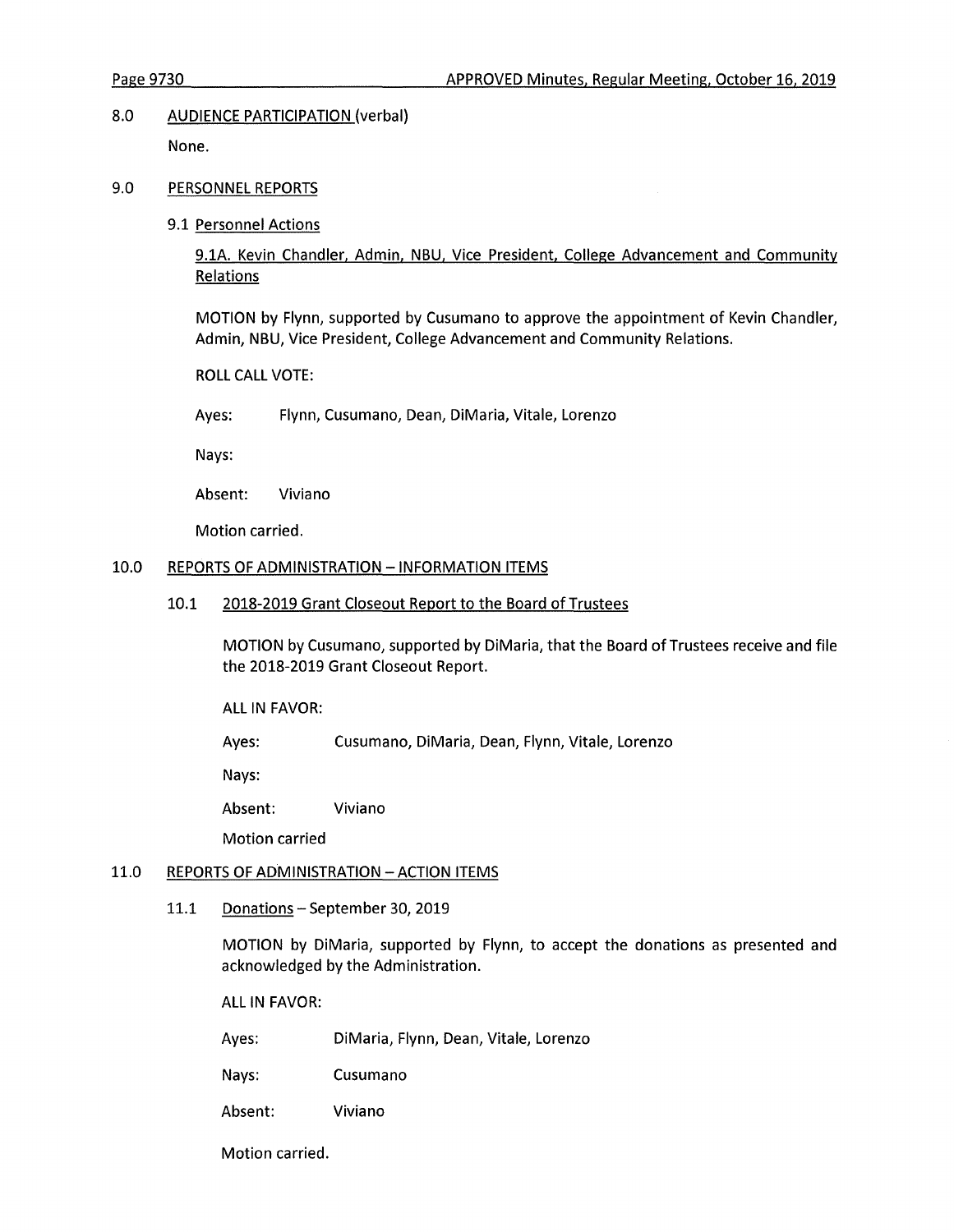## 11.2 Change Orders (none)

## 11.3 Authorization for Purchases

### 11.3A Supplemental Contract Programming Resources

MOTION by Flynn, supported by DiMaria that the Board of Trustees authorize the Administration to enter into a two-year contract with Execu-Sys of New York, NY, upon the approval of General Counsel, to provide supplemental contract programming resources in a total amount not to exceed \$316,000.

DISCUSSION: Trustee Cusumano stated that he is having a difficult time keeping track of the amount of outsourcing of contracts for programming services and what is being voted on today. Can a summary, written in layman terms, of all the different ongoing programming contracts be provided to the board. The board approved this contract previously for substantially the same amount, has our position improved in this relationship and is there an end in sight.

Mr. Michael Zimmerman, CIO, started off by saying the programmer being hired lives in North Carolina but freelances for Execu-Sys, a staffing organization in New York. This will be the third renewal for this particular contract. The programmer is providing resources that essentially do not exist in Michigan, except with our sister institutions, who are also looking for the same help. Most of the people who are capable of doing this type of programming are not changing jobs they are retiring. The resources these individuals provide are for programming systems that are legacy. Schools have not taught these programming languages in over 15 years. In his presentation to the board last month, Mr. Zimmerman said that over time, the OEM's software upgrades are going to change what we and how we support things. This individual is helping us to get there. Mr. Zimmerman anticipates that once we get through the WebAdvisor replacement initiative, we should be done with the resources that she provides unless something new comes up. This type of programming cannot be hired locally, we have tried.

Mr. Zimmerman said he will prepare a summary for the board that will bullet out the technical contracts that we have with many of these organizations to bring in the skill sets we do not have amongst our staff.

Trustee Cusumano said the term legacy programs comes up often, at some point is that going to be phased out. Mr. Zimmerman said that by 2022, the legacy system that this particular programmer is working on today, will be turned off and be replaced with the new modern replacement of that.

Trustee Cusumano asked if the programmer's role is to transfer data into the new system or to maintain the old system until the new one is ready.

Mr. Zimmerman said this particular contract is a multi-faceted responsibility. There are things that this programmer does for the organization that we do not do on the inside. For instance, the programming required for the CEPI report, which is reported to the State, this programmer has the competency and the time it takes to prepare it. The individual who did this in-house retired. We have been unable to replace that individual with a programmer who is local, so we have to find somebody that knows how to do it. Mr. Zimmerman stated that this programmer used to work for a higher education institution before retiring and freelancing with Execu-Sys.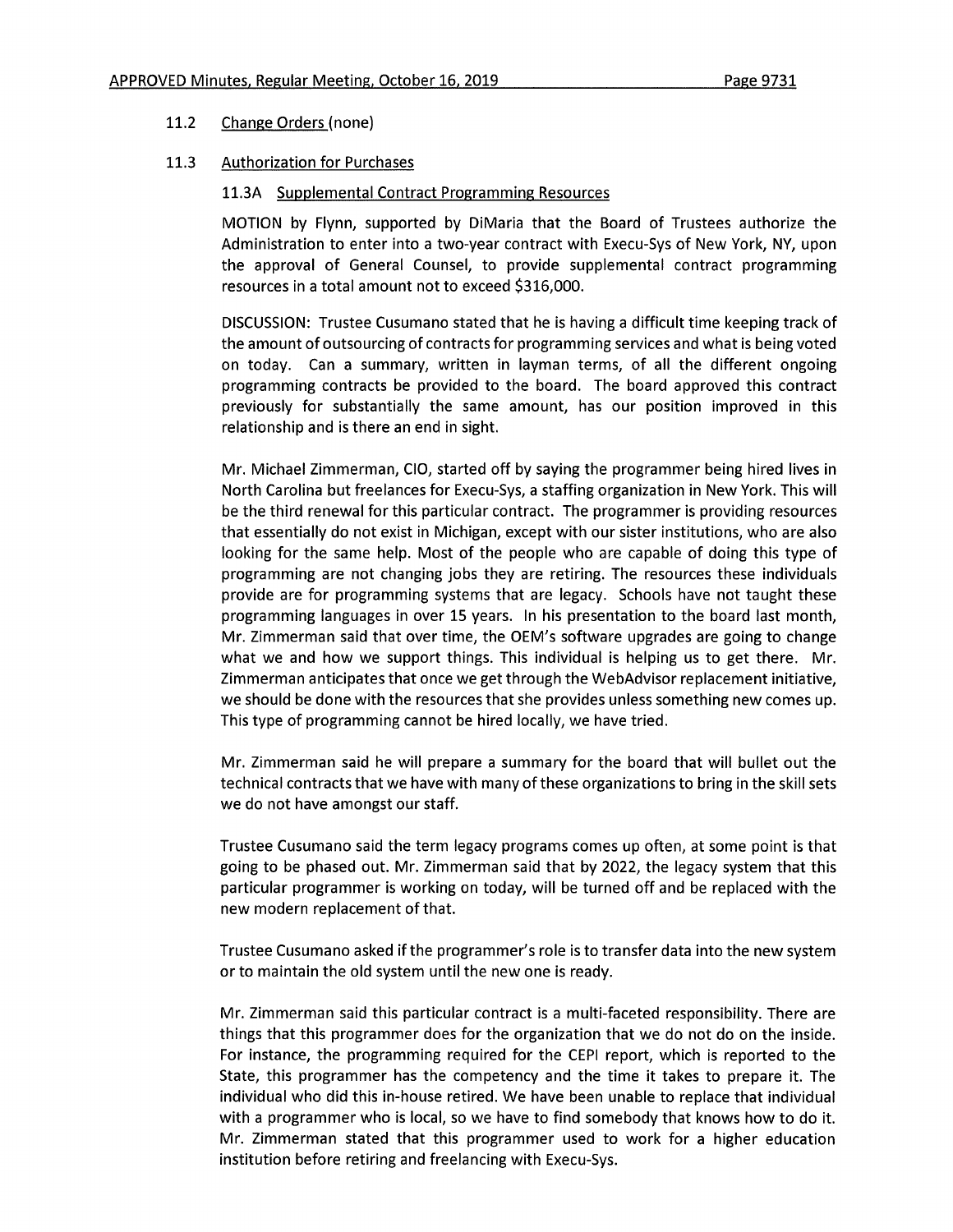Trustee Cusumano asked if there is any performance issues with this programmer. Mr. Zimmerman said there are not. Execu-Sys was not the low bid, but because of her expertise, productivity, efficiency, and the respect that she has created with Macomb staff is why we want to award her the contract versus the other two vendors.

Trustee Flynn stated that she supported this contract from New York, but wants to confirm that there is no organization available in Macomb County or Michigan to do this work. Mr. Zimmerman said no and reiterated that people with this particular expertise are not changing jobs they are retiring. Trustee Flynn said she wanted to make a point that even our governor said to keep jobs in Michigan and we should try to get somebody in Macomb County.

ROLL CALL VOTE:

Ayes: Flynn, DiMaria, Cusumano, Dean, Vitale, Lorenzo

Nays:

Absent: Viviano

Motion carried.

## 11.4 APPOINTMENT OF AUDITORS

MOTION by Vitale, supported by DiMaria, that the Board of Trustees appoint Rehmann to perform the auditing services for Macomb Community College for the fiscal years 2019/20 through 2020/21 with an option for an additional year for the College, the Foundation and the Federal Single Audits as presented.

ROLL CALL VOTE:

Ayes: Vitale, DiMaria, Cusumano, Dean, Flynn, Lorenzo

Nays:

Absent: Viviano

Motion carried.

#### 11.5 AUTHORIZATION FOR SALE - Property at the corner of 15 Mile and Hayes Roads

MOTION by Vitale, supported by DiMaria, that the Board of Trustees authorize Administration to execute any and all documents necessary to effectuate the sale of the property at 15 Mile and Hayes Roads to Damiano De Mercurio in the amount of \$600,000 subject to the review and approval of General Counsel.

ROLL CALL VOTE:

Ayes: Vitale, DiMaria, Cusumano, Dean, Flynn, Lorenzo

Nays:

Absent: Viviano